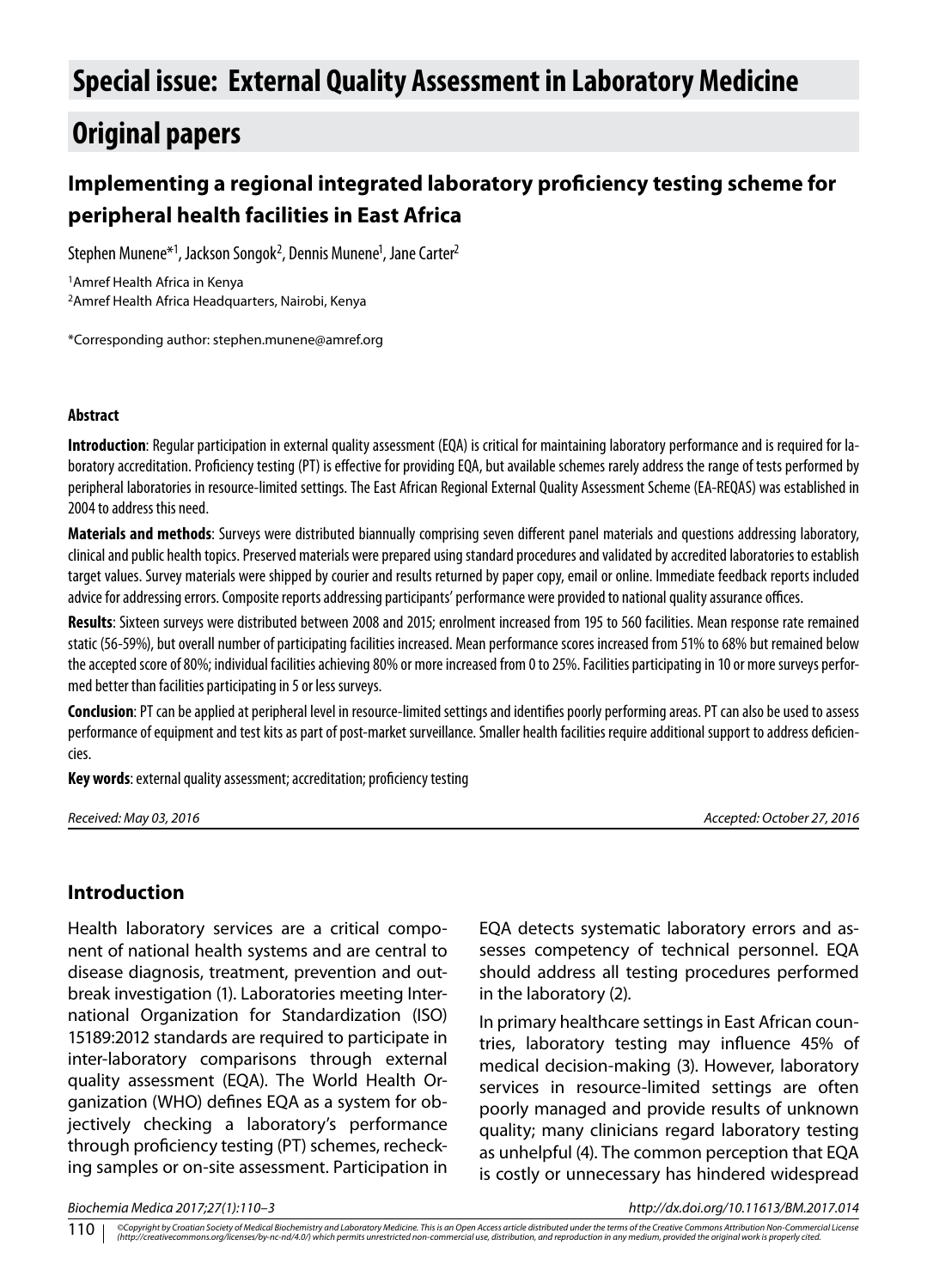enrolment of laboratories into these programmes (5).

PT schemes submit samples with undisclosed results to groups of laboratories for analysis. International and commercial PT schemes are costly and may not address the range of basic tests and pathology appropriate for resource-limited settings. The East African Regional External Quality Assessment Scheme (EA-REQAS) was established in 2004 through a joint collaborative initiative of the ministries of health of Kenya, Mainland Tanzania, Uganda and Zanzibar to establish regional standards and provide an appropriate PT scheme for peripheral laboratories (6); Burundi's ministry of health joined the scheme in 2011. A committee comprising two members from each ministry of health was established to govern scheme operations. Amref Health Africa, a health development nongovernmental organisation with an established laboratory programme, was appointed to coordinate the scheme on behalf of the ministries of health.

## **Materials and methods**

Materials for PT panels were selected based on the following criteria: tests of clinical and public health importance; techniques of accepted accuracy; and tests for which stable materials are available. Materials were prepared according to standard procedures developed by country technical working groups that included stability testing for four months at 4 °C, ambient temperature and 37 °C. Materials were: serum for human immunodeficiency virus (HIV) and syphilis serology; stained slides for blood parasites; fixed sputum smears for acid-alcohol-fast bacilli (AAFB); fixed bacteriological smears for Gram stain; fixed stool parasites; stained slides for peripheral blood film examination; blood lysate for haemoglobin measurement. Survey materials were initially prepared in selected reference laboratories in the region; from Survey 10 materials were prepared at the Amref Health Africa Central Laboratory, Nairobi, Kenya. For each survey, four clinical scenarios were created with three laboratory theory questions, four clinical questions and two public health questions (Table 1). Each panel contained seven different materials including serum for HIV, sputum smear, blood slide for parasites and blood lysate; three other materials were variable. Panels included negative samples. Five clinical laboratories in Nairobi accredited to ISO 15189:2012 validated materials to establish target values for each survey. The EA-REQAS website was developed in 2010 to provide scheme information and online return of results. In December 2013, a short messaging service (SMS) with standard low cost across the region (0.015 US dollars *per* message) was instituted to send reminders one week before and on the day of survey distribution, and one week before survey closure. Telephone contact was made for delayed responses. Some facilities attended one-day sensitisation meetings as part of other project activities.

Results were marked according to pre-prepared marking keys. Qualitative results were positive or negative (3 marks for correct results). Semi-quantitative results (AAFB grading; malaria parasite counting) and quantitative results (haemoglobin measurement) were scored with 1–3 marks according to the deviation from target values (Table 2). Results with dangerous clinical implications scored one negative mark. Facilities were request-

**Table 1.** A sample clinical scenario incorporating clinical, laboratory and public health questions

A 22-year-old woman visiting the coast from the highlands complains of a two-day history of fever, headache and joint pains. The clinician requests a blood slide for malaria parasites.

<sup>1.</sup> Examine the blood slide labelled BS1 and give your findings.

<sup>2.</sup> Why are both thick and thin blood films prepared for malaria diagnosis?

<sup>3.</sup> In consultation with your clinician, what other causes of fever might be considered in this patient?

<sup>4.</sup> What preventive measures should a visitor to a malarial area take?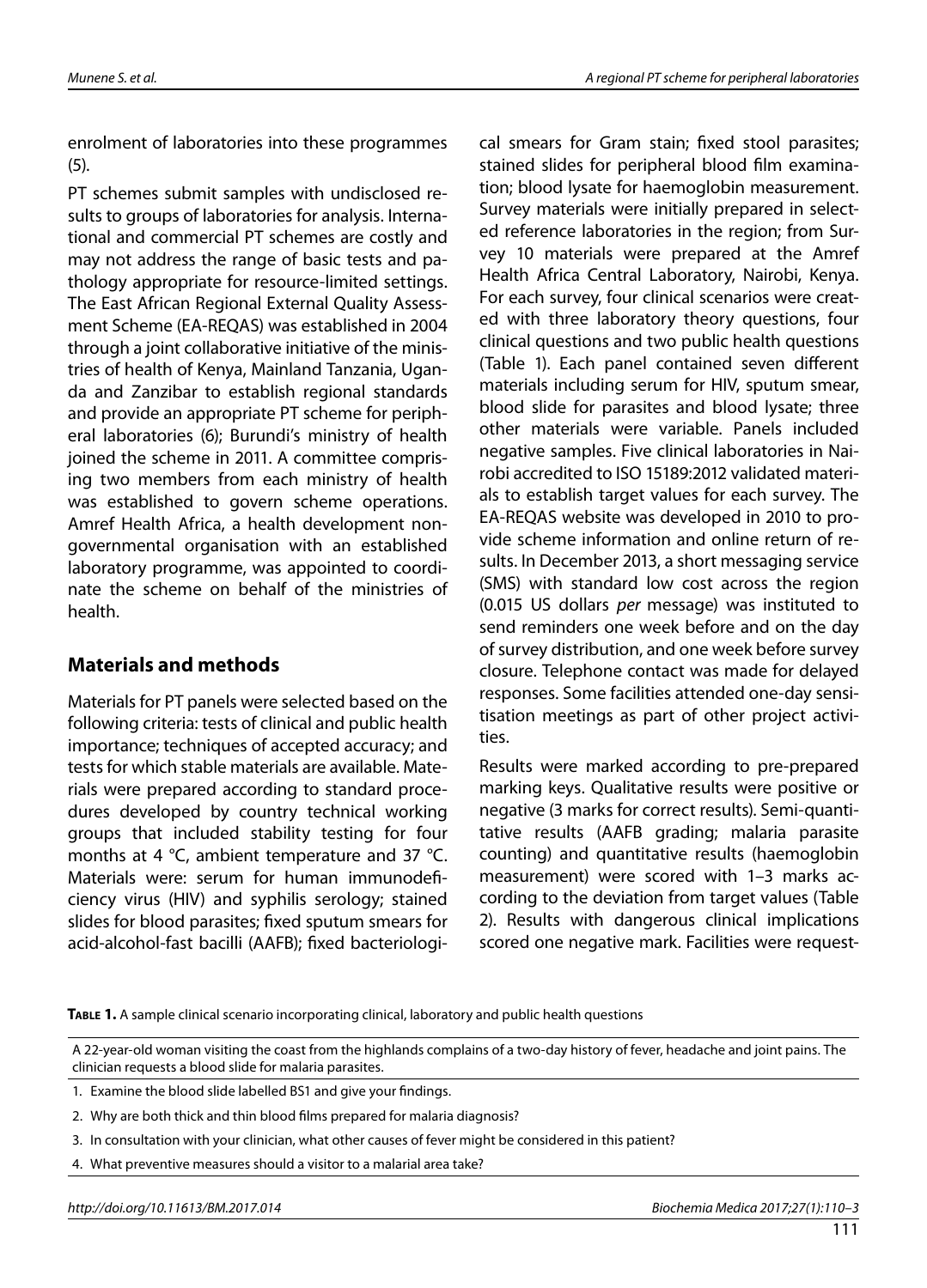|                                                                  | 3 marks | 2 marks                   | 1 mark                      | 0 marks          | -1 mark |
|------------------------------------------------------------------|---------|---------------------------|-----------------------------|------------------|---------|
| Haemoglobin measurement (g/L)                                    | ± 5     | $> \pm 5$ to $\pm 10$     | $> \pm 10$ to $\leq \pm 20$ | $> +20$ to $+30$ | $> +30$ |
| Malaria parasite count per 200 / 500<br>WBC against target count | ± 25%   | $\pm$ > 25% to $\leq$ 50% | $+$ > 50%                   | No count         |         |
| AAFB<br>quantification                                           | Correct | $+1+$                     | $> +1+$                     | No count         | -       |

**Table 2.** Marking schemes for quantitative and semi-quantitative results

WBC - white blood cells; AAFB - acid-alcohol-fast bacilli

ed to provide numbers and qualifications of health facility staff, and information on equipment, power sources, laboratory methods and testing kits. All received data were entered into an Excel master database for analysis. Automatically generated immediate feedback reports were submitted to individual laboratories within 30 days of survey closure with recommendations for remedial action. Composite reports including observations and recommendations were sent to national quality assurance offices within 60 days of survey closure.

Data were analysed using InStat version 3.0 for Windows statistical software (GraphPad Software, Inc., San Diego, USA); Student's t-test was used to determine probabilities.

### **Results**

Sixteen surveys were submitted biannually from 2008 to 2015. The initial 195 enrolled facilities increased to 560 by survey 16; participating health facilities were government, faith-based and privately owned. Mean survey response rate dropped from 66% in survey 2 to 40% in survey 9 but increased to 59% in survey 16 after instituting SMS reminders. Turnaround time was above the expected 30 days in all surveys except in survey 15 (24 days) with a high of 86 days (survey 10) but showed an overall decreasing trend.

Mean performance increased from 51% to 68% (range 46% in survey 3 to 68% in survey 16). Individual facilities scoring the accepted PT pass score of 80% increased from 0 in survey 1 to 83 (25%) in survey 16. Private health facilities performed better (61%) than government and faith-based facilities (58% and 57%, respectively;  $P = 0.177$ ); hospitals performed better than health centres (60% *vs*. 56%; P = 0.109). Facilities participating in  $\geq 10$  surveys had a significantly higher mean performance than those participating in  $\leq$  5 surveys (mean  $\pm$  SD  $= 60.6 \pm 7.9$  and 53.8  $\pm$  13.9; P = 0.001). Mean performance in laboratory, clinical and public health questions were 62%, 51% and 57% respectively (data available from survey 6). Laboratory performance was significantly better than clinical performance ( $P = 0.003$ ).

The four tests most poorly performed overall were haemoglobin measurement, peripheral blood film examination, Gram stain and examination of bacteriological samples, and malaria parasite counting. Haemoglobin methodologies were compared by grouping into three major categories: auto-analyser, manual colorimetric and visual comparator methods. Taking acceptable performance as  $< \pm$ 10 g/dL from the target value, performance using visual comparator methods was significantly inferior ( $\chi^2$  = 48.291; P < 0.001).

### **Discussion**

Several changes were made to the scheme's operating model during the first eight years of implementation. From survey 6 courier services were contracted to improve timeliness of package delivery and return of paper-based reports using a prepaid system, but this added 32% to operating costs.

To explore reasons for delayed and non-responses, a telephone survey was conducted in 2011 in 47 facilities in Kenya. Reasons given included noncompletion of questions, reagent stock-outs and personnel transfers; these are being addressed